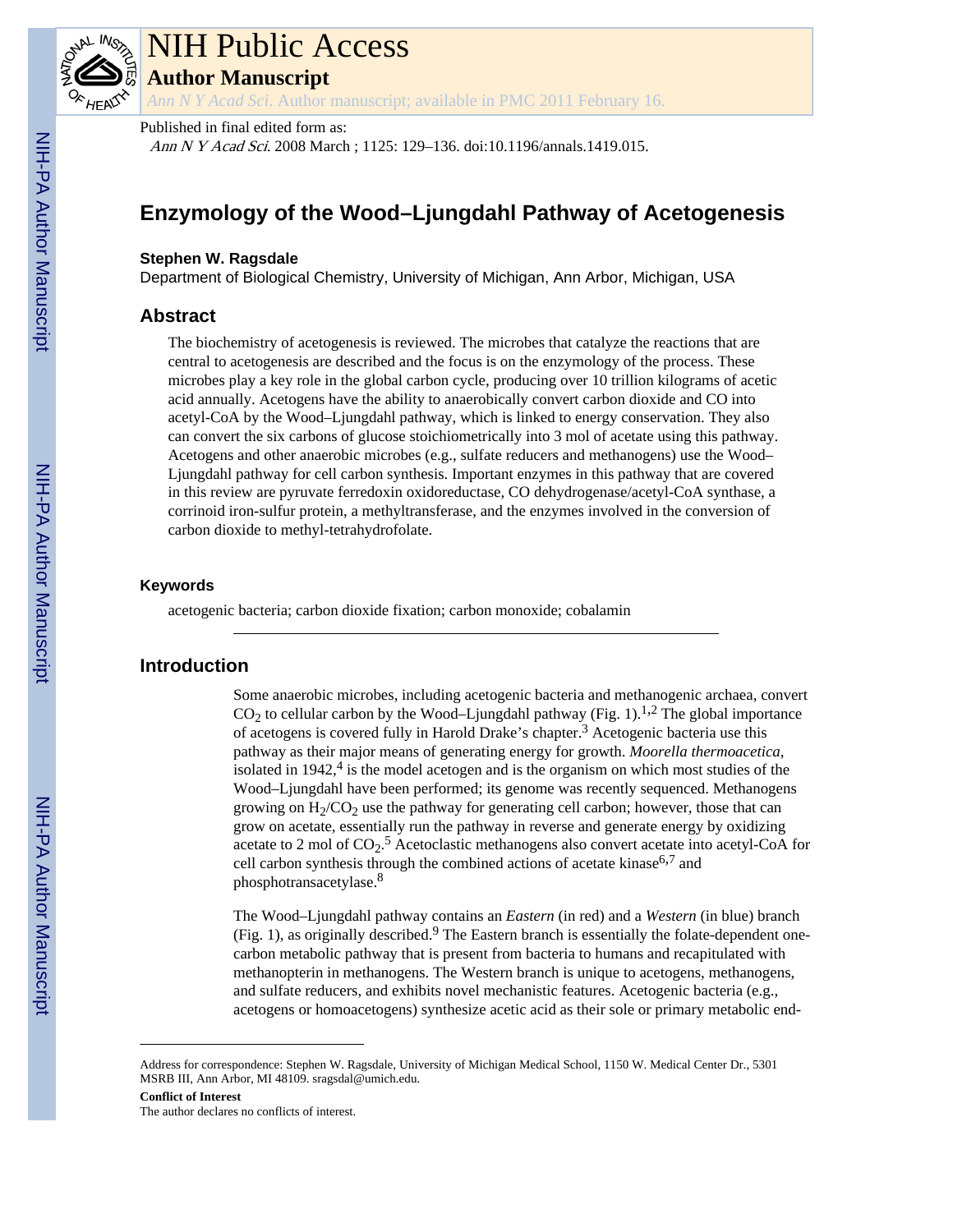(1)

product. Globally, acetogens produce over  $10^{13}$  kg (100 billion U.S. tons) of acetic acid annually, $10$  which dwarfs the total output of the world's chemical industry.

Figure 1 depicts growth of acetogens on glucose. However, these organisms can use a variety of substrates, including the biodegradation products of most natural polymers, such as cellulose, lignin (sugars, alcohols, aromatic compounds), and inorganic gases  $(CO, H<sub>2</sub>)$ ,  $CO<sub>2</sub>$ ). When acetogens grow on  $H<sub>2</sub>/CO<sub>2</sub>$ , carbon enters the Wood–Ljungdahl pathway at the  $CO<sub>2</sub>$  reduction step, with  $H<sub>2</sub>$  serving as the electron donor. Acetogens are important in the biology of the soil, of extreme environments, and of organisms that house them in their digestive tract, such as humans, termites, and ruminants. $11-13$ 

#### **Pyruvate Ferredoxin Oxidoreductase**

Pyruvate ferredoxin oxidoreductase (PFOR) was reviewed relatively recently.<sup>14</sup> Catalyzing the oxidative decarboxylation of pyruvate to form acetyl-CoA and  $CO<sub>2</sub>$ , PFOR links heterotrophic metabolism to the Wood–Ljungdahl pathway (Fig. 1). PFOR is also key to cell carbon synthesis since, besides its catabolic function, PFOR catalyzes pyruvate formation by reductive carboxylation of acetyl-CoA.15,16 Pyruvate can then enter the incomplete tricarboxylic acid cycle<sup>17,18</sup> to generate intermediates for cell carbon synthesis. PFOR is found in archaea, bacteria, and even anaerobic protozoa like Giardia.<sup>19</sup>



The structure of the *Desulfovibrio africanus* PFOR reveals seven domains.20 Thiamine pyrophosphate (TPP) and a proximal [4Fe-4S] cluster (Cluster A) are deeply buried within the protein, while the other two clusters (B and C) lead to the surface (Fig. 2). The TPP binding site consists of two domains that bear strong structural similarity to those in other TPP enzymes<sup>21</sup> and contains conserved residues that interact with  $Mg^{++}$ , pyrophosphate, and the thiazolium ring. Rapid kinetic studies indicate that the initial steps in oxidative decarboxylation of pyruvate by PFOR are similar to those of other TPP enzymes.<sup>22</sup> Deprotonation of TPP yields the active ylide, which forms an adduct with pyruvate. Then,  $CO<sub>2</sub>$  is released, forming the 2 $\alpha$ -hydroxyethylidene-TPP adduct (HE-TPP).<sup>23</sup> In acetogens, the  $CO_2$  feeds into the Wood–Ljungdahl pathway<sup>24,25</sup> (Fig. 1) and, based on isotopeexchange studies,<sup>26</sup> may be channeled directly to CO dehydrogenase/acetyl-CoA synthase (CODH/ACS).

After forming the HE-TPP intermediate, the negative charge on C-2 of HE-TPP promotes one-electron reduction of a proximal FeS cluster, forming an HE-TPP radical intermediate (Fig. 2). Based on the crystal structure, this intermediate was proposed to be a novel sigmatype acetyl radical<sup>27</sup>; however, recent studies show that it is a pi radical with spin density delocalized over the aromatic thiazolium ring, as shown in the figure.  $28,29$ 

In the next step of the PFOR mechanism, the HE-TPP radical transfers an electron to the Fe-S electron-transfer chain, presumably through the oxidized A-cluster (Fig. 2). The rate of this electron-transfer reaction is  $CoA$  dependent.<sup>30</sup> In the absence of  $CoA$ , the half-life of the HE-TPP radical intermediate is ~2 min; however, in the presence of CoA, the rate of radical decay increases 100,000-fold.<sup>22</sup> By studying various CoA analogues, it was shown that the *thiol* group of CoA *alone* lowers the transition state barrier for electron transfer by 40.5 kJ/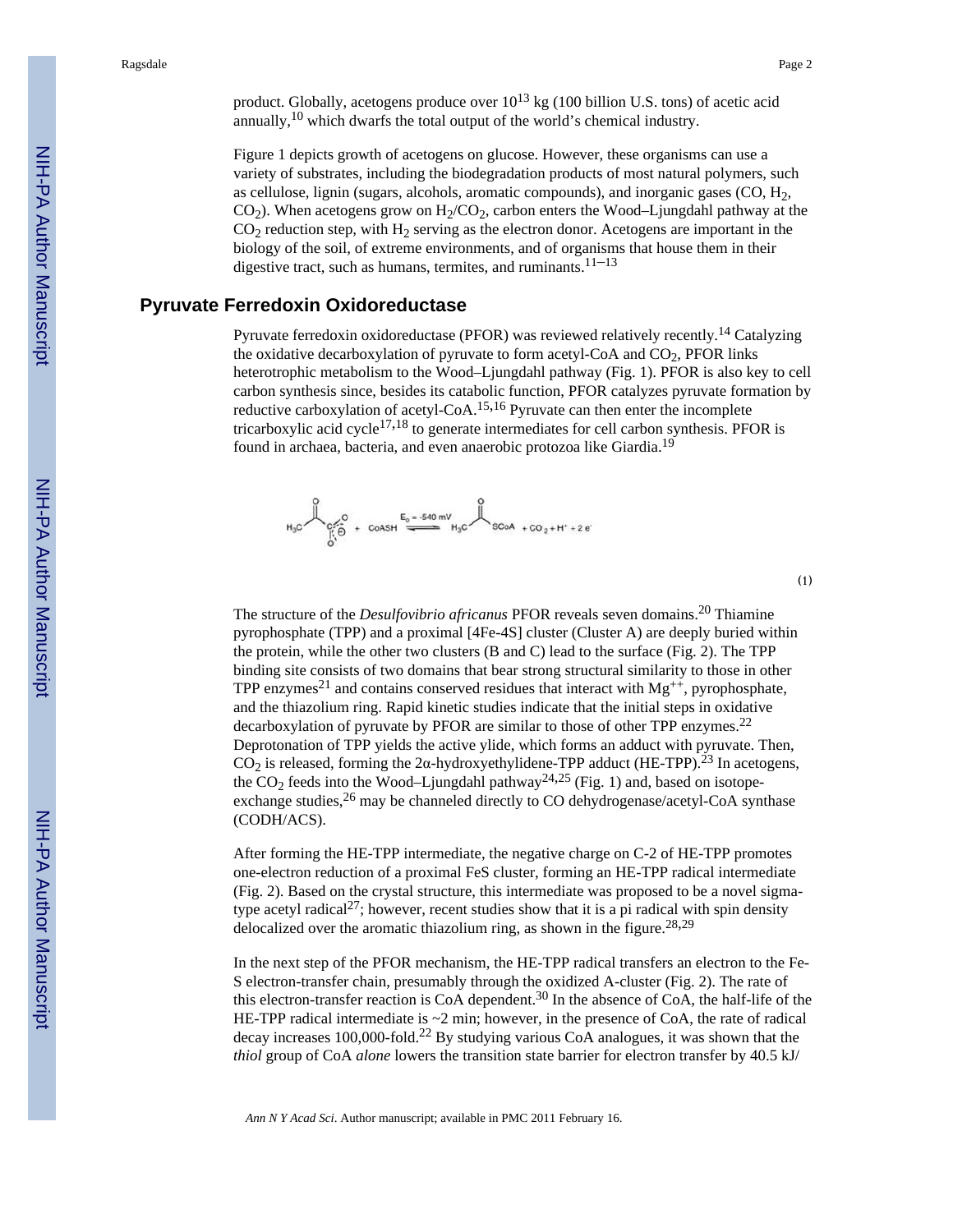(2)

(3)

mol. The final step in the PFOR mechanism is electron transfer through Clusters A, B, and C (Fig. 2) to ferredoxin, $^{20}$  the terminal electron acceptor for PFOR. This electron-transfer reaction occurs extremely rapidly, with a second-order rate constant of  $2-7 \times 10^7$  M<sup>-1</sup>  $s^{-1}$ . 22,31

# **CODH/ACS**

CODH/ACS was recently reviewed,  $32$  so this part of the Wood–Ljungdahl pathway will be treated rather briefly. As shown in Figure 1, when acetogens are grown heterotrophically, the  $CO<sub>2</sub>$  and electrons generated by the PFOR reaction are utilized by CODH/ACS and formate dehydrogenase to generate CO and formate, respectively. When they are grown on CO, CODH generates CO<sub>2</sub>, which is then converted to formate in the Eastern branch of the pathway and CO is incorporated directly as the carbonyl group of acetyl-CoA. Both CO and  $CO<sub>2</sub>$  are unreactive without a catalyst, but the enzyme-catalyzed reactions are fast, with turnover numbers as high as  $40,000$  s<sup>-1</sup> reported for CO oxidation by the Ni-CODH from *Carboxydothermus hydrogenoformans* at its physiological growth temperature.<sup>33</sup> Even the least active CODHs catalyze CO oxidation at rates of ~50 s<sup>-1</sup>.<sup>34</sup> There are two major classes of CODHs: the aerobic Mo-Cu-Se CODH from carboxydobacteria and the Ni-CODHs. Found in aerobic bacteria that oxidize CO with  $O_2$ ,  $35,36$  the Mo-CODH contains FAD,  $37$  Fe/ S centers, Cu, and 2 Mo atoms bound by molybdopterin cytosine dinucleotide, and its structure has been solved. $38$  This enzyme will not be discussed further in this chapter, since only the Ni-CODH/ACS is involved in the Wood–Ljungdahl pathway. Ni-CODHs are divided into two classes: the monofunctional nickel CODH, which catalyzes the reaction shown in Equation 2, and the bifunctional CODH/ACS, which couples Equation 2 (CO formation) with Equation 3 (acetyl-CoA synthesis). The monofunctional CODH functions physiologically in the direction of CO oxidation, allowing microbes to take up and oxidize CO at the low levels found in the environment, while the CODH in the bifunctional protein converts  $CO<sub>2</sub>$  into acetyl-CoA.

$$
CO2+2H++2e- \rightleftharpoons CO+H2O
$$

$$
\Delta Eo' = -520 \text{ mV}
$$

$$
CO + CH_3 - CFeSP + CoA \rightarrow acetyl - CoA + CFeSP
$$

The crystal structures of the monofunctional NI-CODH and the CODH component of the bifunctional enzymes are very similar.<sup>39–42</sup> These mushroom-shaped, homodimeric enzymes contain five metal clusters per dimer: two C-clusters, two B-clusters, and a bridging D-cluster. The C-cluster is the catalytic site for CO oxidation and is buried 18† below the surface. This cluster can be described as a [3Fe-4S] cluster bridged to a binuclear NiFe cluster. The *Rhodospirillum rubrum* CODH structure with a bridging Cys between Ni and a special iron atom called ferrous component II (FCII), while the *C. hydrogenoformans* protein appears to have a sulfide bridge between Ni and FCII.<sup>43,44</sup> Furthermore, there is evidence for a catalytically important persulfide at the C-cluster.45 Issues related to the different structures are discussed in a recent review.<sup>46</sup> Cluster B is a typical  $[4Fe-4S]^{2+/1+}$ cluster, while Cluster D is a  $[4Fe-4S]^{2+/1+}$  cluster that bridges the two identical subunits, similar to the  $[4Fe-4S]^{2+/1+}$  cluster in the iron protein of nitrogenase.

The CODH mechanism involves a Ping-Pong reaction: CODH is reduced by CO in the "ping" step and the reduced enzyme transfers electrons to an external redox mediator like ferredoxin in the "pong" step. The reduced electron acceptors then couple to other reduced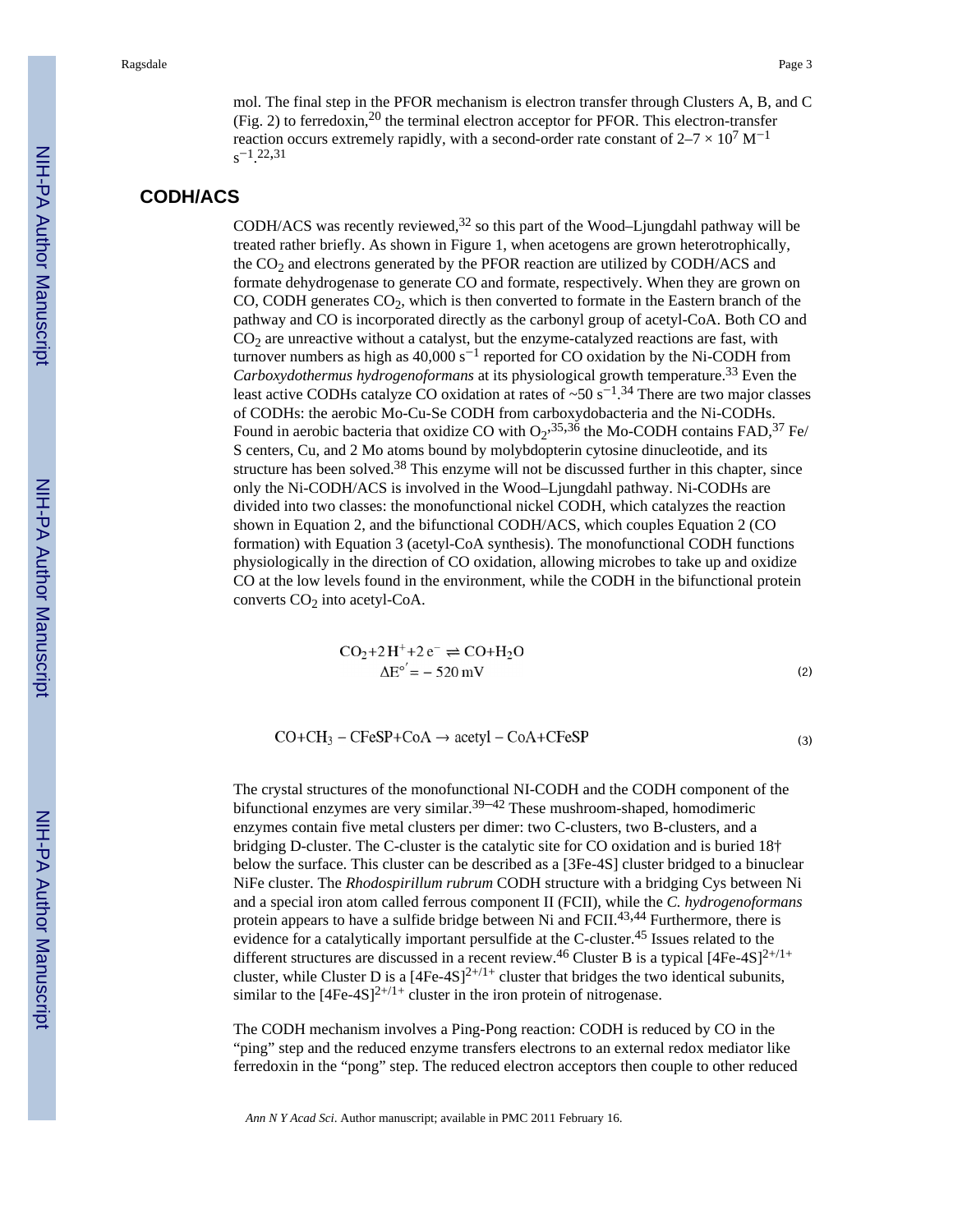nicolinamide adenine dinucleotide phosphate (NAD(P)H) or ferredoxin-dependent cellular processes that require energy. Details of the CODH reaction have been reviewed. $32$  Recent studies of CODH linked to a pyrolytic graphite electrode show complete reversibility of CO oxidation and  $CO<sub>2</sub>$  reduction; in fact, at low pH values, the rate of  $CO<sub>2</sub>$  reduction exceeds that of CO oxidation.<sup>47</sup>

The association of ACS with CODH forms a bi-functional CODH/ACS machine that is encoded by the *acsA*/*acsB* genes, respectively, and plays the key role in the Wood– Ljungdahl pathway.<sup>32,48,49</sup> The CODH component catalyzes the conversion of  $CO<sub>2</sub>$  to CO (Eq. 2) to generate CO as a metabolic intermediate.<sup>25</sup> The CO<sub>2</sub> comes from the growth medium or from decarboxylation of pyruvate.<sup>25</sup>,  $30$  Then, ACS catalyzes the condensation of  $CO<sub>2</sub>$ <sup>50</sup> CoA, and the methyl group of a methylated corrinoid iron–sulfur protein (CFeSP) to generate acetyl-CoA (Eq. 3),  $2^5$  a precursor of cellular material and a source of energy.

CODH/ACS contains a 140-† channel that delivers CO generated at the C-cluster to the Acluster.<sup>40,51,52</sup> The only metallocenter in ACS is the A-cluster, which consists of a [4Fe-4S] cluster bridged to a Ni site  $(Ni_n)$  that is thiolate bridged to another Ni ion in a thiolato-and carboxamido-type N<sub>2</sub>S<sub>2</sub> coordination environment.<sup>40,42,53</sup> Thus, one can describe the Acluster as a binuclear NiNi center bridged by a cysteine residue (Cys509) to a [4Fe-4S] cluster, an arrangement similar to the Fe-Fe hydrogenases in which a [4Fe-4S] cluster and a binuclear Fe site are bridged by a Cys residue. $87,88$ 

Two mechanisms for acetyl-CoA synthesis have been proposed that differ mainly in the electronic structure of the intermediates: one proposes a paramagnetic Ni(I)-CO species as a central intermediate,<sup>2</sup> and the other proposes a  $\overrightarrow{Ni(0)}$  intermediate.<sup>54,55</sup> A generic mechanism that emphasizes the organometallic nature of this reaction sequence is described in Figure 3.

Step 1, as shown in the figure, involves the migration of CO, derived from  $CO<sub>2</sub>$  reduction, through the inter-subunit channel to bind to the  $Ni<sub>p</sub>$  site in the A-cluster. The binding of CO to ACS forms an organometallic complex, called the NiFeC species that has been characterized by a number of spectroscopic approaches.<sup>2</sup> The electronic structure of the NiFeC species is described as a  $[4Fe-4S]^2$ <sup>+</sup> cluster linked to a Ni<sup>1+</sup> center at the Ni<sub>p</sub> site, while the other Ni apparently remains redox-inert in the  $Ni^{2+}$  state.<sup>56</sup> Lindahl's group has argued that the NiFeC species is not a true catalytic intermediate in acetyl-CoA synthesis, that it may represent an inhibited state, and that the  $Ni(0)$  state is the catalytically relevant one.54,55 See the recent review for a discussion of these issues.32 Step 2 in the ACS mechanism involves methylation of the A-cluster,57 which involves the conversion of one organometallic species (methyl-Co) to another (methyl-Ni). There is evidence that the methyl group binds to the  $Ni<sub>p</sub>$  site of the A-cluster.<sup>58–60</sup> Carbon-carbon bond formation, Step 3 in the catalytic cycle, occurs by condensation of the methyl and carbonyl groups to form an acetyl-metal species. In the last step, CoA binds to ACS, triggering thiolysis of the acetyl-metal bond to form the C-S bond of acetyl-CoA, completing the reactions of the Western branch of the Wood–Ljungdahl pathway. Figure 3 indicates, for simplicity, that the ACS reaction sequence is ordered with CO binding before the methyl group. Conversely, Lindahl has argued for a strictly ordered binding mechanism, with methyl binding first, then CO, and finally CoA, as described in a recent review.55 In the author's opinion, there is insufficient evidence to exclude the 1991 proposal that the carbonylation and methylation steps occur randomly<sup>61</sup> (Fig. 4).

#### **Tetrahydrofolate-Dependent Enzymes**

Most of the work on the folate enzymes involved in the Eastern branch of the pathway has been performed in the Ljungdahl laboratory. The methyl group of acetyl-CoA is formed by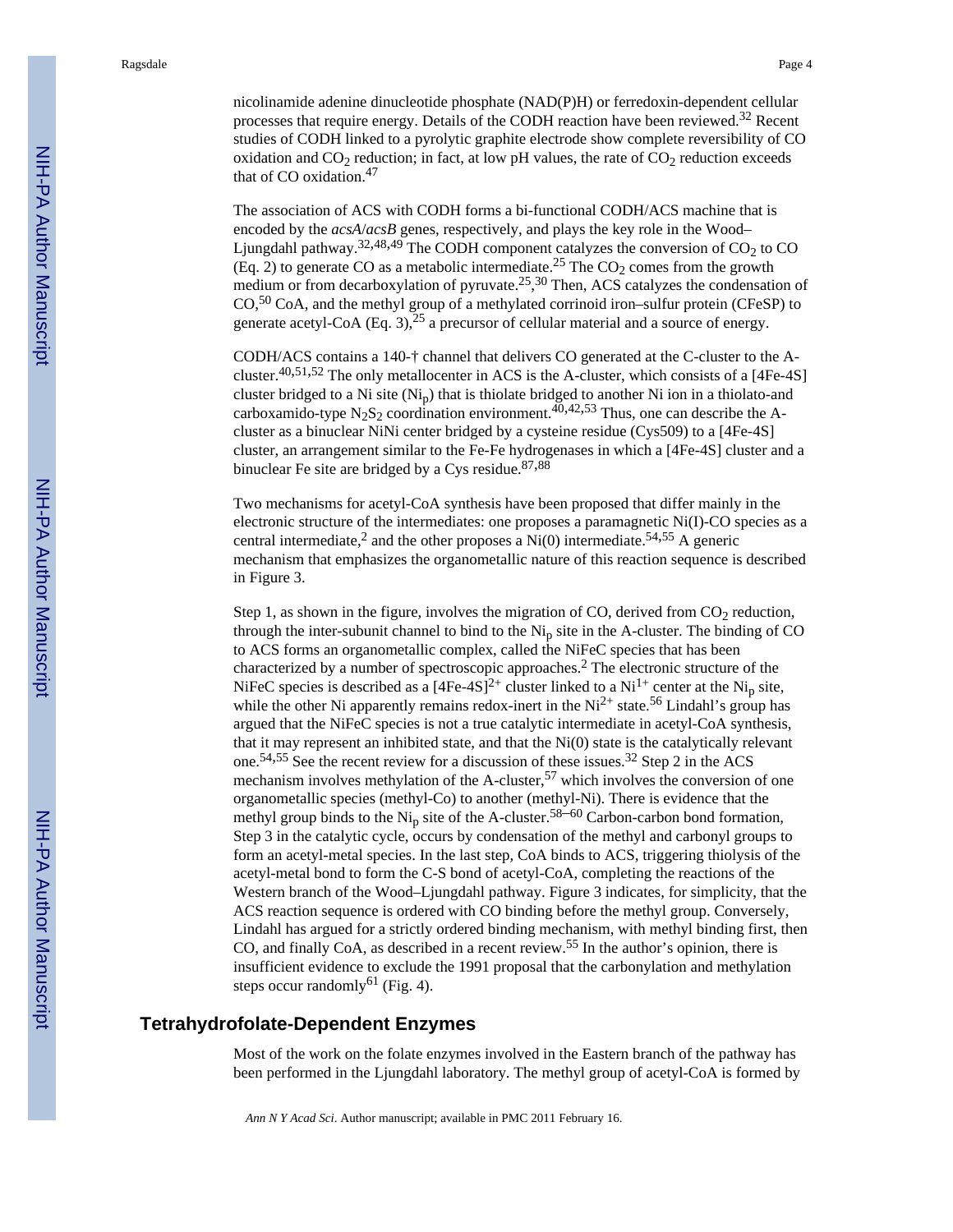the six-electron reduction of  $CO<sub>2</sub>$  in the reactions of the Eastern branch of the acetyl-CoA pathway (Fig. 1).<sup>2,62</sup> First, formate dehydrogenase converts  $CO<sub>2</sub>$  to formate,<sup>63</sup> which is condensed with H<sub>4</sub>folate to form 10-formyl-H<sub>4</sub>folate.<sup>64,65</sup> The latter is then converted by a cyclohydrolase to 5,10-methenyl-H4folate. Next, a dehydrogenase reduces methenyl- to 5,10-methylene-H<sub>4</sub>folate,<sup>66</sup> which is reduced to (6*S*)-5-CH<sub>3</sub>-H<sub>4</sub>folate by a reductase.<sup>67,68</sup>

# **Methyltransferase (MeTr, AcsE) and Corrinoid Iron Sulfur Protein (CFeSP, AcsCD)**

The methyl group of  $CH_3-H_4$ folate is transferred to the cobalt site in the cobalamin cofactor bound to the  $CFeSP^{69,70}$  to form an organometallic methyl-Co(III) intermediate in the Wood–Ljungdahl pathway (Fig. 1). This reaction is catalyzed by MeTr, encoded by the *acsE* gene.<sup>24</sup> MeTr belongs to the  $B_{12}$ -dependent methyltransferase family that includes methionine synthase and related enzymes from methanogens.<sup>71</sup> We have cloned, sequenced, and actively overexpressed MeTr<sup>72,73</sup> and the CFeSP<sup>74</sup> in *E coli*, making them amenable for site-directed mutagenesis studies. In collaboration with Cathy Drennan (MIT, Cambridge, Massachusetts), we also have determined the structure of MeTr and a site-directed variant in its uncomplexed<sup>75</sup> and CH<sub>3</sub>-H<sub>4</sub>folate–bound<sup>76</sup> states. It was concluded that CH<sub>3</sub>-H<sub>4</sub>folate binds tightly  $(K_d < 10 \mu M^{77})$  to MeTr within a negatively charged crevice of the triose phosphate isomerase (TIM) barrel.78 The structure of the CFeSP was also recently solved.<sup>79</sup>

A key step in the MeTr mechanism is activation of the methyl group of  $CH_3-H_4$ folate, since the re-action involves displacement at a tertiary amine and because the  $CH_3$ -N bond is much stronger than the product  $CH_3$ -Co bond. Of the activation mechanisms that have been considered, protonation at N5 of the pterin seems to be most plausible.<sup>71</sup> Generation of a positive charge on N5 would lower the activation barrier for nucleophilic displacement of the methyl group by the Co(I) nucleophile. There is significant experimental support for protonation at N5 of the pterin, including proton uptake studies,  $77,80$  pH dependencies of the steady state, and transient reaction kinetics of  $MerGamma^{81}$  and methionine synthase,  $82$  and studies of variants that are compromised in acid–base catalysis.76 A question that has not been resolved is whether the proton transfer takes place upon formation of the binary complex, as indicated by studies with MeTr from  $M$ . thermoacetica<sup>49,77</sup> or the ternary complex (with the methyl acceptor), as concluded from studies on *E. coli* methionine synthase.<sup>80</sup> Recent studies indicate that this protonation step relies on an H-bonding network, instead of a single acid–base catalyst and that an Asn residue is a key component of that network.<sup>76</sup>

As shown in Figure 1, the CFeSP interfaces between CH<sub>3</sub>-H<sub>4</sub>folate/MeTr and CODH/ACS. This 88-kDa heterodimeric protein contains a  $[4Fe-S]^{2+/\tilde{1}+}$  cluster and a cobalt cobamide.  $70,74$  The Fe-S cluster plays a role in reductive activation of the cobalt to the active Co(I) state.83,84 Svetlitchnaia *et al.*79 proposed that the C-terminal domain (Fig. 5) of the large subunit is a mobile element that interacts alternatively with the A-cluster domain of ACS and with MeTr. Three major conformers or complexes are described: (1) a methylation complex, in which the Co(I)-CFeSP binds MeTr and accepts the methyl group of  $CH<sub>3</sub>$ -H4folate; (2) the methylated CFeSP; (3) a complex between ACS and the methylated CFeSP. A fourth conformation, which is not shown here, would be a reductive activation conformer, in which the corrinoid is in the inactive  $Co(II)$  state. This molecular juggling proposed for the CFeSP shown in Figure 5 has precedent in the related mechanism involving the various domains of methionine synthase, as shown by the elegant structure–function studies of Matthews and Ludwig.82,85,<sup>86</sup>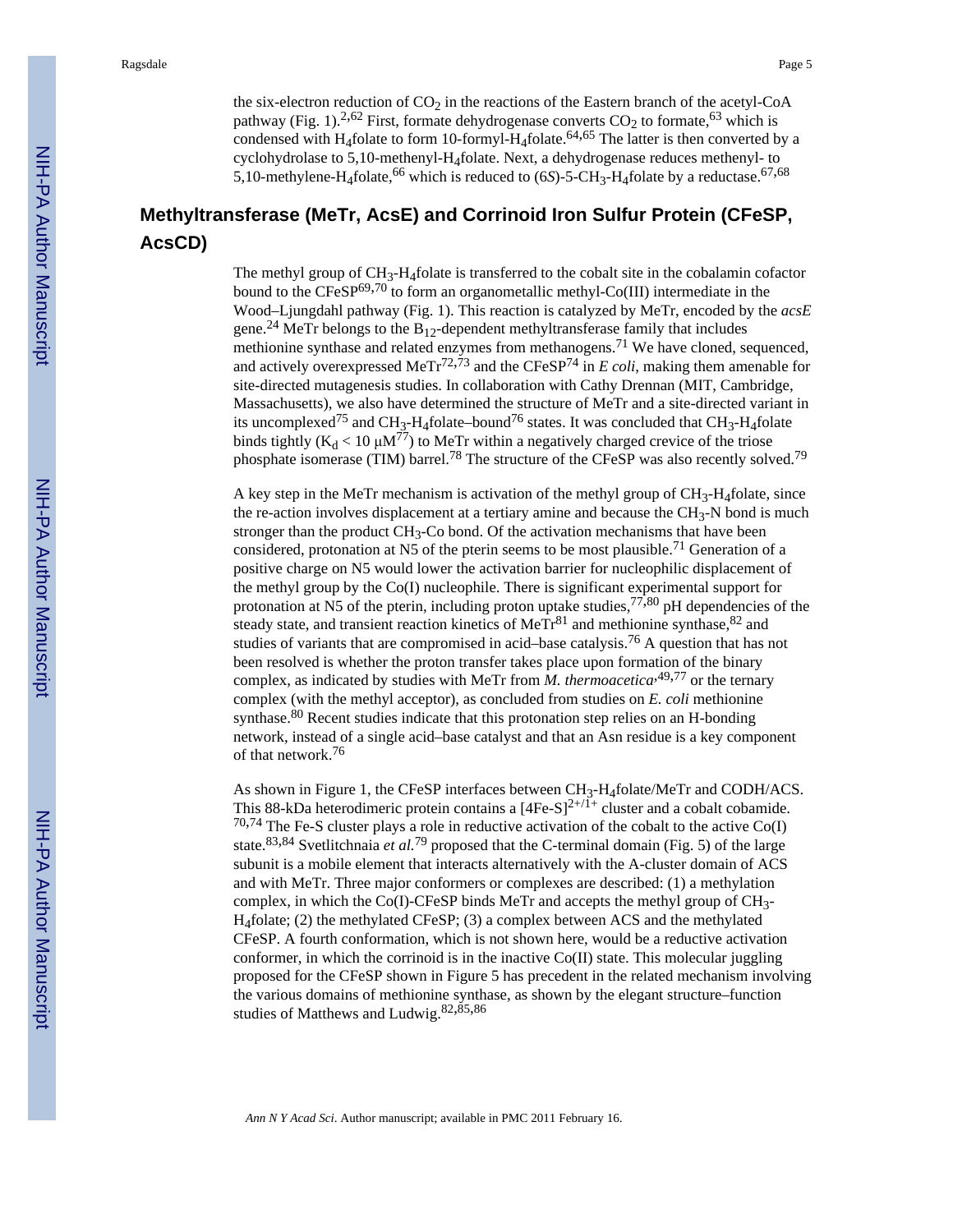## **Summary**

Studies of the enzymes involved in the Wood–Ljungdahl pathway have elucidated new roles of metal ions in biology (including the formation of bioorganometallic intermediates, discovery of new heterometallic clusters, and nucleophilic metal ions), uncovered novel substrate-derived radical intermediates, and revealed channeling of gaseous substrates. These new outcomes and mechanisms will likely be applicable to other currently less wellstudied metal-dependent enzyme systems. Now that detailed structures of PFOR, CODH/ ACS, the CFeSP, and MeTr are available to provide a structural framework for these novel and important chemical reactions, mechanistic hypotheses can be posed and tested at a deeper level using a variety of biochemical and biophysical methods.

## **Acknowledgments**

Work on the enzymology of acetogenesis has been funded by the NIH (GM39451). I am grateful for the contributions of Javier Seravalli and Elizabeth Pierce in my laboratory to the recent work on acetogenesis described here.

#### **References**

- 1. Ragsdale, SW. Metalloenzymes in the reduction of one-carbon compounds. In: Bertini, I., et al., editors. Biological Inorganic Chemistry: Structure and Reactivity. University Science Books; Mill Valley, CA: 2006. p. 452-467.
- 2. Ragsdale SW. Life with carbon monoxide. CRC Crit Rev Biochem Mol Biol 2004;39:165–195. [PubMed: 15596550]
- 3. Drake, HL. Ann NY Acad Sci Incredible Anaerobes: From Physiology to Genomics to Fuels. 2008. Old acetogens, new light. In Press
- 4. Fontaine FE, et al. A new type of glucose fermentation by *Clostridium thermoaceticum*. J Bacteriol 1942;43:701–715. [PubMed: 16560531]
- 5. Ferry JG. Biochemistry of methanogenesis. Crit Rev Biochem Mol Biol 1992;27:473–502. [PubMed: 1473352]
- 6. Ingram-Smith C, et al. Characterization of the acetate binding pocket in the Methanosarcina thermophila acetate kinase. J Bacteriol 2005;187:2386–2394. [PubMed: 15774882]
- 7. Gorrell A, et al. Structural and kinetic analyses of arginine residues in the active site of the acetate kinase from Methanosarcina thermophila. J Biol Chem 2005;280:10731–10742. [PubMed: 15647264]
- 8. Iyer PP, et al. Crystal structure of phosphotransacetylase from the methanogenic archaeon Methanosarcina thermophila. Structure 2004;12:559–567. [PubMed: 15062079]
- 9. Ragsdale SW. The Eastern and Western branches of the Wood/Ljungdahl pathway: how the East and West were won. BioFactors 1997;9:1–9.
- 10. Drake, HL., et al. Acetogenesis, acetogenic bacteria, and the acetyl-CoA pathway: past and current perspectives. In: Drake, HL., editor. Acetogenesis. Chapman and Hall; New York: 1994. p. 3-60.
- 11. Lajoie SF, et al. Acetate production from hydrogen and  $[$ <sup>13</sup>C]carbon dioxide by the microflora of human feces. Appl Environ Microbiol 1988;54:2723–2727. [PubMed: 3145708]
- 12. Breznak JA, et al. Acetate synthesis from  $H_2$  plus  $CO_2$  by termite gut microbes. Appl Environ Microbiol 1986;52:623–630. [PubMed: 16347157]
- 13. Breznak JA, et al. Microbial  $H_2/CO_2$  acetogenesis in animal guts: nature and nutritional significance. FEMS Microbiol, Rev 1990;87:309–314. [PubMed: 2128799]
- 14. Ragsdale SW. Pyruvate:ferredoxin oxidoreductase and its radical intermediate. Chem Rev 2003;103:2333–2346. [PubMed: 12797832]
- 15. Furdui C, et al. The role of pyruvate: ferredoxin oxidoreductase in pyruvate synthesis during autotrophic growth by the Wood-Ljungdahl pathway. J Biol Chem 2000;275:28494–28499. [PubMed: 10878009]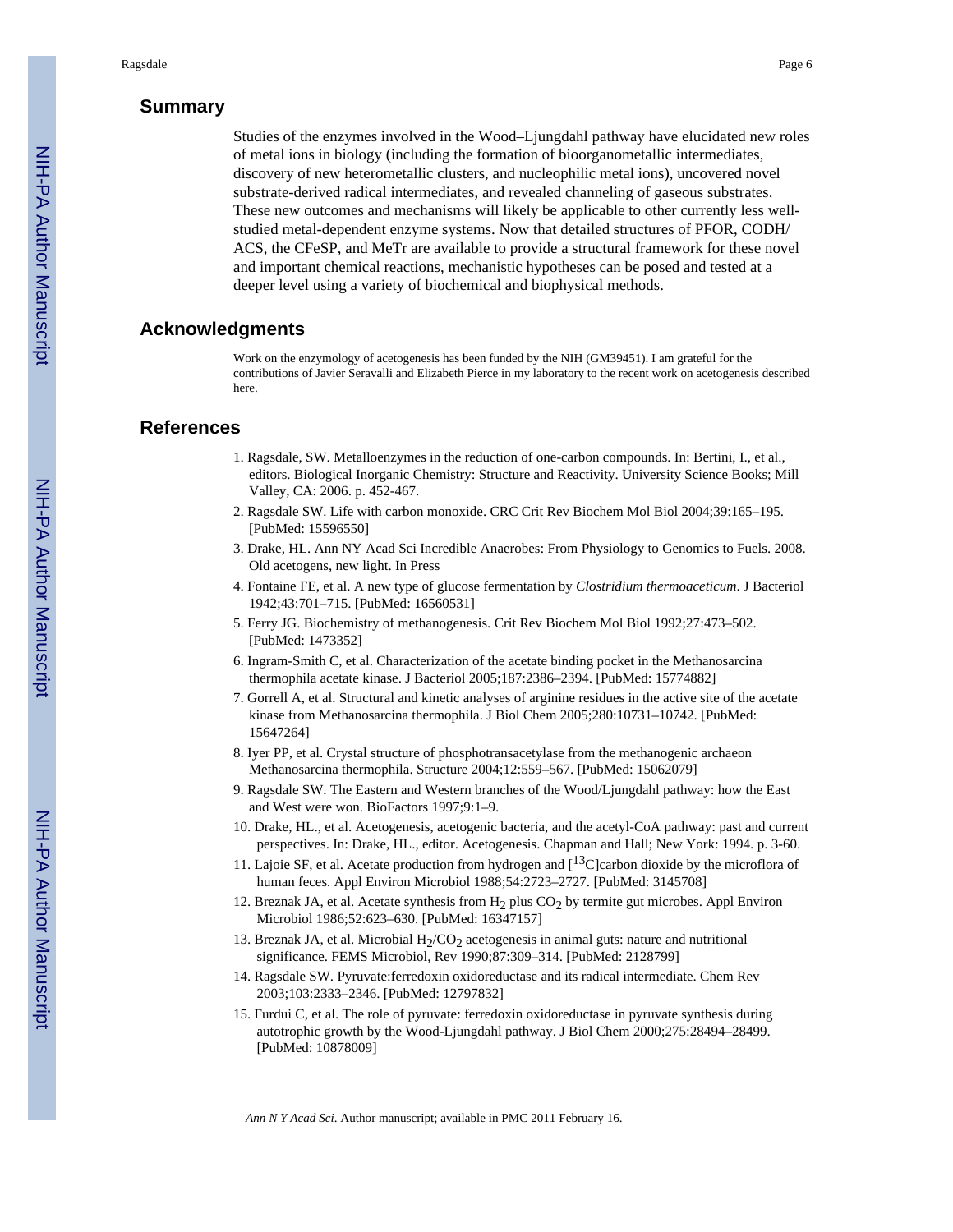- 16. Bock AK, et al. Catalytic properties, molecular composition and sequence alignments of pyruvate: ferredoxin oxidoreductase from the methanogenic archaeon Methanosarcina barkeri (strain Fusaro). Eur J Biochem 1996;237:35–44. [PubMed: 8620891]
- 17. Simpson, PG., et al. Anabolic pathways in methanogens. In: Ferry, JG., editor. Methanogenesis: Ecology Physiology, Biochemistry & Genetics. Chapman & Hall; London: 1993. p. 445-472.
- 18. Yoon KS, et al. Rubredoxin from the green sulfur bacterium Chlorobium tepidum functions as an electron acceptor for pyruvate ferredoxin oxidoreductase. J Biol Chem 1999;274:29772–29778. [PubMed: 10514453]
- 19. Horner DS, et al. A single eubacterial origin of eukaryotic pyruvate: ferredoxin oxidoreductase genes: Implications for the evolution of anaerobic eukaryotes. Mol Biol Evol 1999;16:1280–1291. [PubMed: 10486982]
- 20. Chabriere E, et al. Crystal structures of the key anaerobic enzyme pyruvate:ferredoxin oxidoreductase, free and in complex with pyruvate. Nat Struct Biol 1999;6:182–190. [PubMed: 10048931]
- 21. Muller YA, et al. A thiamin diphosphate binding fold revealed by comparison of the crystal structures of transketolase, pyruvate oxidase and pyruvate decarboxylase. Structure 1993;1:95– 103. [PubMed: 8069629]
- 22. Furdui C, et al. The roles of coenzyme A in the pyruvate:ferredoxin oxidoreductase reaction mechanism: rate enhancement of election transfer from a radical intermediate to an iron-sulfur cluster. Biochemistry 2002;41:9921–9937. [PubMed: 12146957]
- 23. Breslow R. Rapid deuterium exchange in thiazolium salts. J Am Chem Soc 1957;79:1762–1763.
- 24. Drake HL, et al. Purification of five components from *Clostridium thermoacticum* which catalyze synthesis of acetate from pyruvate and methyltetrahydrofolate. Properties of phosphotransacetylase. J Biol Chem 1981;256:11137–11144. [PubMed: 7287757]
- 25. Menon S, et al. Evidence that carbon monoxide is an obligatory intermediate in anaerobic acetyl-CoA synthesis. Biochemistry 1996;35:12119–12125. [PubMed: 8810918]
- 26. Schulman M, et al. Total synthesis of acetate from CO2. VII. Evidence with *Clostridium thermoaceticum* that the carboxyl of acetate is derived from the carboxyl of pyruvate by transcarboxylation and not by fixation of CO<sub>2</sub>. J Biol Chem 1973;248:6255–6261. [PubMed: 4730320]
- 27. Chabriere E, et al. Crystal structure of the free radical intermediate of pyruvate:ferredoxin oxidoreductase. Science 2001;294:2559–2563. [PubMed: 11752578]
- 28. Mansoorabadi SO, et al. EPR spectroscopic and computational characterization of the hydroxyethylidene-thiamine pyrophosphate radical intermediate of pyruvate: ferredoxin oxidoreductase. Biochemistry 2006;45:7122–7131. [PubMed: 16752902]
- 29. Astashkin AV, et al. Pulsed electron paramagnetic resonance experiments identify the paramagnetic intermediates in the pyruvate ferredoxin oxidoreductase catalytic cycle. J Am Chem Soc 2006;128:3888–3889. [PubMed: 16551078]
- 30. Menon S, et al. Mechanism of the *Clostridium thermoaceticum* pyruvate:ferredoxin oxidoreductase: evidence for the common catalytic intermediacy of the hydroxyethylthiamine pyropyrosphate radical. Biochemistry 1997;36:8484–8494. [PubMed: 9214293]
- 31. Pieulle L, et al. Structural and kinetic studies of the pyruvate-ferredoxin oxidoreductase/ferredoxin complex from Desulfovibrio africanus. Eur J Biochem 1999;264:500–508. [PubMed: 10491097]
- 32. Ragsdale SW. Nickel and the carbon cycle. J Inorg Biochem 2007;101:1657–1666. [PubMed: 17716738]
- 33. Svetlitchnyi V, et al. Two membrane-associated NiFeS-carbon monoxide dehydrogenases from the anaerobic carbon-monoxide-utilizing eubacterium Carboxydothermus hydrogenoformans. J Bacteriol 2001;183:5134–5144. [PubMed: 11489867]
- 34. Meyer O, et al. The role of Se, Mo and Fe in the structure and function of carbon monoxide dehydrogenase. Biol Chem 2000;381:865–876. [PubMed: 11076018]
- 35. Meyer, O., et al. Biochemistry of the aerobic utilization of carbon monoxide. In: Murrell, JC.; Kelly, DP., editors. Microbial Growth on C<sub>1</sub> Compounds. Intercept, Ltd; Andover, MA: 1993. p. 433-459.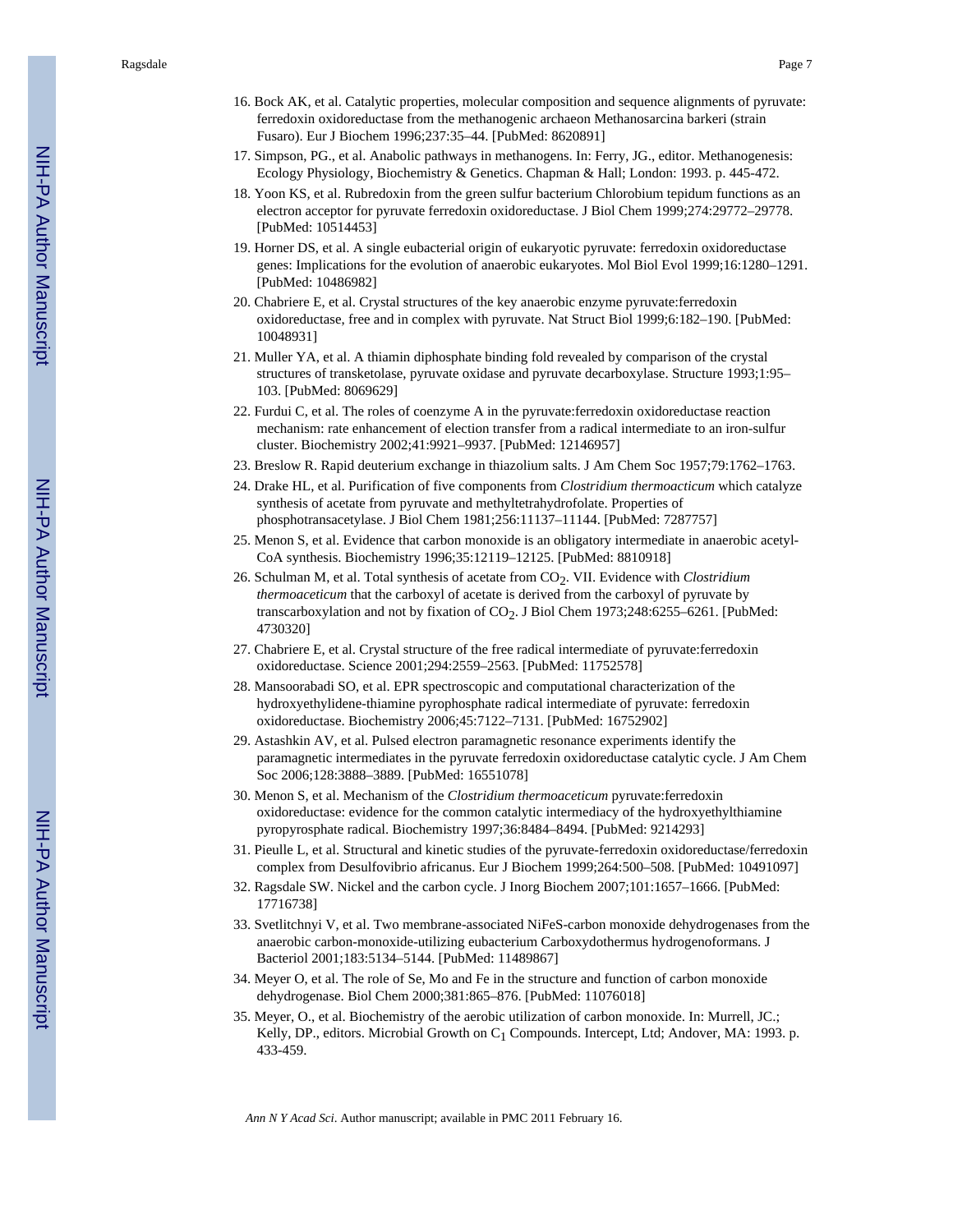- 36. Gnida M, et al. A novel binuclear [CuSMo] cluster at the active site of carbon monoxide dehydrogenase: characterization by X-ray absorption spectroscopy. Biochemistry 2003;42:222– 230. [PubMed: 12515558]
- 37. Bates DM, et al. Substitution of leucine 28 with histidine in the Escherichia coli transcription factor FNR results in increased stability of the [4Fe-4S](2+) cluster to oxygen. J Biol Chem 2000;275:6234–6240. [PubMed: 10692418]
- 38. Dobbek H, et al. Crystal structure and mechanism of CO dehydrogenase, a molybdo iron-sulfur flavoprotein containing S-selanylcysteine. Proc Natl Acad Sci USA 1999;96:8884–8889. [PubMed: 10430865]
- 39. Drennan CL, et al. Life on carbon monoxide: X-ray structure of Rhodospirillum rubrum Ni-Fe-S carbon monoxide dehydrogenase. Proc Natl Acad Sci USA 2001;98:11973–11978. [PubMed: 11593006]
- 40. Doukov TI, et al. A Ni-Fe-Cu center in a bifunctional carbon monoxide dehydrogenase/acetyl-CoA synthase. Science 2002;298:567–572. [PubMed: 12386327]
- 41. Dobbek H, et al. Crystal structure of a carbon monoxide dehydrogenase reveals a [Ni-4Fe-5S] cluster. Science 2001;293:1281–1285. [PubMed: 11509720]
- 42. Darnault C, et al. Ni-Zn-[Fe(4)-S(4)] and Ni-Ni-[Fe(4)-S(4)] clusters in closed and open alpha subunits of acetyl-CoA synthase/carbon monoxide dehydrogenase. Nat Struct Biol 2003;10:271– 279. [PubMed: 12627225]
- 43. Dobbek H, et al. Carbon monoxide induced decomposition of the active site [Ni-4Fe-5S] cluster of CO dehydrogenase. J Am Chem Soc 2004;126:5382–5387. [PubMed: 15113209]
- 44. Sun J, et al. Sulfur ligand substitution at the nickel(II) sites of cubane-type and cubanoid NiFe3S4 clusters relevant to the C-clusters of carbon monoxide dehydrogenase. Inorg Chem 2007;46:2691– 2699. [PubMed: 17346040]
- 45. Kim EJ, et al. Evidence for a proton transfer network and a required persulfide-bond-forming cysteine residue in ni-containing carbon monoxide dehydrogenases. Biochemistry 2004;43:5728– 5734. [PubMed: 15134447]
- 46. Drennan CL, et al. The metalloclusters of carbon monoxide dehydrogenase/acetyl-CoA synthase: a story in pictures. J Biol Inorg Chem 2004;9:511–515. [PubMed: 15221484]
- 47. Parkin A, et al. Rapid electrocatalytic CO2/CO interconversions by Carboxydothermus hydrogenoformans CO dehydrogenase I on an electrode. J Am Chem Soc 2007;129:10328–10329. [PubMed: 17672466]
- 48. Fontecilla-Camps, J-C., et al. Nickel-iron-sulfur active sites: hydrogenase and CO dehydrogenase. In: Sykes, AG.; Cammack, R., editors. Advances in Inorganic Chemistry. Vol. 47. Academic Press, Inc; San Diego: 1999. p. 283-333.
- 49. Seravalli J, et al. Mechanism of transfer of the methyl group from (6S)-methyltetrahydrofolate to the corrinoid/iron-sulfur protein catalyzed by the methyl-transferase from Clostridium thermoaceticum: a key step in the Wood-Ljungdahl pathway of acetyl-CoA synthesis. Biochemistry 1999;38:5728–5735. [PubMed: 10231523]
- 50. Ragsdale SW, et al. EPR evidence for nickel substrate interaction in carbon monoxide dehydrogenase from *Clostridium thermoaceticum*. Biochem Biophys Res Commun 1982;108:658– 663. [PubMed: 6293499]
- 51. Seravalli J, et al. Channeling of carbon monoxide during anaerobic carbon dioxide fixation. Biochemistry 2000;39:1274–1277. [PubMed: 10684606]
- 52. Maynard EL, et al. Evidence of a molecular tunnel connecting the active sites for  $CO<sub>2</sub>$  reduction and acetyl-CoA synthesis in acetyl-CoA synthase from *Clostridium thermoaceticum*. J Am Chem Soc 1999;121:9221–9222.
- 53. Svetlitchnyi V, et al. A functional Ni-Ni-[4Fe-4S] cluster in the monomeric acetyl-CoA synthase from Carboxydothermus hydrogenoformans. Proc Natl Acad Sci USA 2004;101:446–451. [PubMed: 14699043]
- 54. Bramlett MR, et al. Mossbauer and EPR study of recombinant acetyl-CoA synthase from Moorella thermoacetica. Biochemistry 2006;45:8674–8685. [PubMed: 16834342]
- 55. Lindahl PA. Acetyl-coenzyme A synthase: the case for a  $\text{Ni}_{p}^{0}$ -Based mechanism of catalysis. J Biol Inorg Chem 2004;9:516–524. [PubMed: 15221478]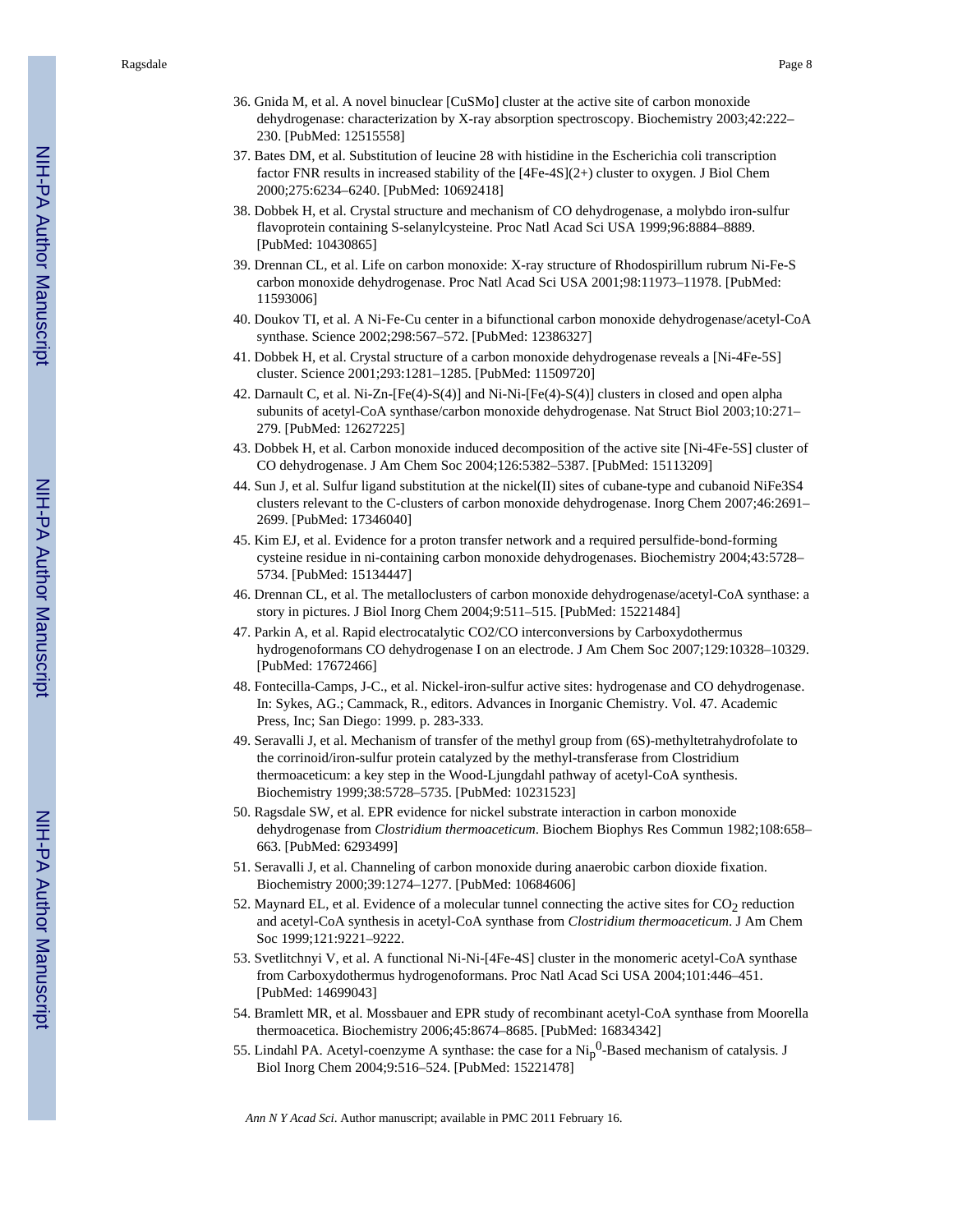- 56. Brunold TC. Spectroscopic and computational insights into the geometric and electronic properties of the A cluster of acetyl-coenzyme A synthase. J Biol Inorg Chem 2004;9:533–541. [PubMed: 15221480]
- 57. Seravalli J, et al. Rapid kinetic studies of acetyl-CoA synthesis: evidence supporting the catalytic intermediacy of a paramagnetic NiFeC species in the autotrophic Wood-Ljungdahl pathway. Biochemistry 2002;41:1807–1819. [PubMed: 11827525]
- 58. Shin W, et al. Heterogeneous nickel environments in carbon monoxide dehydrogenase from *Clostridium thermoaceticum*. J Am Chem Soc 1993;115:5522–5526.
- 59. Barondeau DP, et al. Methylation of carbon monoxide dehydrogenase from Clostridium thermoaceticum and mechanism of acetyl coenzyme A synthesis. J Am Chem Soc 1997;119:3959–3970.
- 60. Seravalli J, et al. Evidence that Ni-Ni acetyl-CoA synthase is active and that the Cu-Ni enzyme is not. Biochemistry 2004;43:3944–3955. [PubMed: 15049702]
- 61. Lu WP, et al. Reductive activation of the coenzyme A/acetyl-CoA isotopic exchange reaction catalyzed by carbon monoxide dehydrogenase from *Clostridium thermoaceticum* and its inhibition by nitrous oxide and carbon monoxide. J Biol Chem 1991;266:3554–3564. [PubMed: 1995618]
- 62. Ragsdale SW. Enzymology of the acetyl-CoA pathway of  $CO<sub>2</sub>$  fixation. CRC Crit Rev Biochem Mol Biol 1991;26:261–300. [PubMed: 1935170]
- 63. Ljungdahl LG, et al. Formate dehydrogenase, a selenium-tungsten enzyme from *Clostridium thermoaceticum*. Methods Enzymol 1978;53:360–372. [PubMed: 713844]
- 64. Lovell CR, et al. Cloning and expression in *Escherichia coli* of the *Clostridium thermoaceticum* gene encoding thermostable formyltetrahydrofolate synthetase. Arch Microbiol 1988;149:280– 285. [PubMed: 2833195]
- 65. Lovell CR, et al. Primary structure of the thermostable formyltetrahydrofolate synthetase from *Clostridium thermoaceticum*. Biochemistry 1990;29:5687–5694. [PubMed: 2200509]
- 66. Moore MR, et al. Purification and characterization of nicotinamide adenine dinucleotide-dependent methylenetetrahydrofolate dehydrogenase from *Clostridium formicoaceticum*. J Biol Chem 1974;249:5250–5253. [PubMed: 4153026]
- 67. Clark JE, et al. Purification and properties of 5,10-methylenetetrahydrofolate reductase, an ironsulfur flavoprotein from Clostridium formicoaceticum. J Biol Chem 1984;259:10845–10889. [PubMed: 6381490]
- 68. Park, EY., et al. 5,10-methylenetetrahydrofolate reductases: iron-sulfur-zinc flavoproteins of two acetogenic clostridia. In: Miller, F., editor. Chemistry and Biochemistry of Flavoenzymes. Vol. 1. CRC Press; Boca Raton, FL: 1991. p. 389-400.
- 69. Hu SI, et al. Acetate synthesis from carbon monoxide by *Clostridium thermoaceticum*. Purification of the corrinoid protein. J Biol Chem 1984;259:8892–8897. [PubMed: 6746629]
- 70. Ragsdale SW, et al. Mössbauer, EPR, and optical studies of the corrinoid/Fe-S protein involved in the synthesis of acetyl-CoA by *Clostridium thermoaceticum*. J Biol Chem 1987;262:14289–14297. [PubMed: 2821001]
- 71. Banerjee R, et al. The many faces of vitamin  $B_{12}$ : catalysis by cobalamin-dependent enzymes. Ann Rev Biochem 2003;72:209–247. [PubMed: 14527323]
- 72. Roberts DL, et al. Cloning and expression of the gene cluster encoding key proteins involved in acetyl-CoA synthesis in *Clostridium thermoaceticum*: CO dehydrogenase, the corrinoid/Fe-S protein, and methyltransferase. Proc Natl Acad Sci USA 1989;86:32–36. [PubMed: 2911576]
- 73. Roberts DL, et al. The reductive acetyl-CoA pathway: sequence and heterologous expression of active CH3-H4folate:corrinoid/iron sulfur protein methyltransferase from Clostridium themoaceticum. J Bacteriol 1994;176:6127–6130. [PubMed: 7928975]
- 74. Lu WP, et al. Sequence and expression of the gene encoding the corrinoid/iron-sulfur protein from *Clostridium thermoaceticum* and reconstitution of the recombinant protein to full activity. J Biol Chem 1993;268:5605–5614. [PubMed: 8449924]
- 75. Doukov T, et al. Preliminary X-ray diffraction analysis of the methyltetrahydrofolate:corrinoid/iron sulfur protein methyltransferase from Clostridium themoaceticum. Acta Crystallographa D51: Part 1995;6:1092–1093.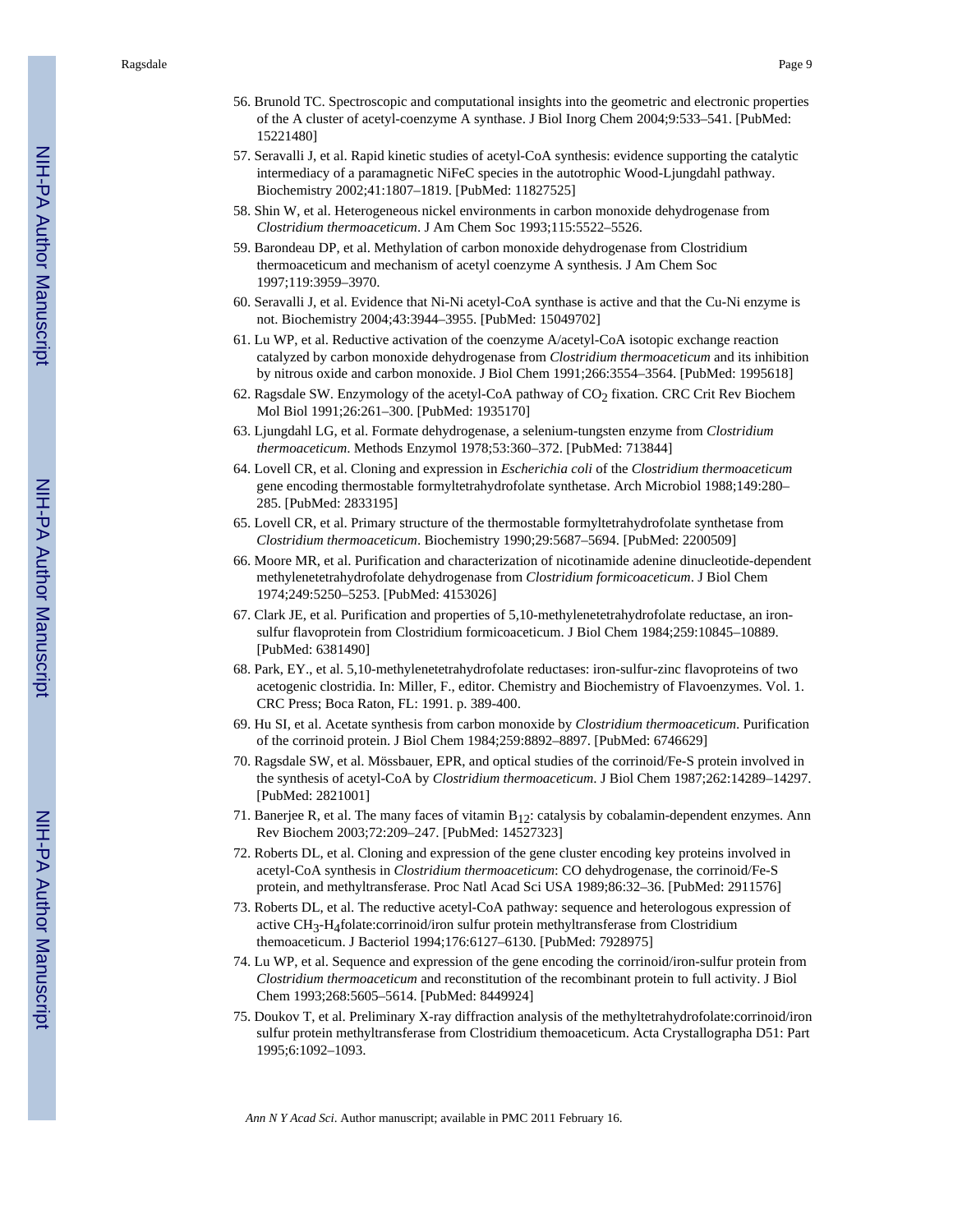- 76. Doukov TI, et al. Structural and kinetic evidence for an extended hydrogen bonding network in catalysis of methyl group transfer: role of an active site asparagine residue in activation of methyl transfer by methyltransferases. J Biol Chem 2007;282:6609–6618. [PubMed: 17172470]
- 77. Seravalli J, et al. Binding of (6R,S)-methyltetrahydrofolate to methyltransferase from Clostridium thermoaceticum: role of protonation of methyltetrahydrofolate in the mechanism of methyl transfer. Biochemistry 1999;38:5736–5745. [PubMed: 10231524]
- 78. Doukov T, et al. Crystal structure of a methyltetrahydrofolate and corrinoid dependent methyltransferase. Structure 2000;8:817–830. [PubMed: 10997901]
- 79. Svetlitchnaia T, et al. Structural insights into methyltransfer reactions of a corrinoid iron-sulfur protein involved in acetyl-CoA synthesis. Proc Natl Acad Sci USA 2006;103:14331–14336. [PubMed: 16983091]
- 80. Smith AE, et al. Protonation state of methyltetrahydrofolate in a binary complex with cobalamindependent methionine synthase. Biochemistry 2000;39:13880–13890. [PubMed: 11076529]
- 81. Zhao S, et al. Mechanistic studies of the methyltransferase from Clostridium thermoaceticum: origin of the pH dependence of the methyl group transfer from methyltetrahydrofolate to the corrinoid/iron-sulfur protein. Biochemistry 1995;34:15075–15083. [PubMed: 7578120]
- 82. Matthews RG. Cobalamin-dependent methyltransferases. Acc Chem Res 2001;34:681–689. [PubMed: 11513576]
- 83. Menon S, et al. The role of an iron-sulfur cluster in an enzymatic methylation reaction: methylation of CO dehydrogenase/acetyl-CoA synthase by the methylated corrinoid iron-sulfur protein. J Biol Chem 1999;274:11513–11518. [PubMed: 10206956]
- 84. Menon S, et al. Role of the [4Fe-4S] cluster in reductive activation of the cobalt center of the corrinoid iron-sulfur protein from *Clostridium thermoaceticum* during acetyl-CoA synthesis. Biochemistry 1998;37:5689–5698. [PubMed: 9548955]
- 85. Evans JC, et al. Structures of the N-terminal modules imply large domain motions during catalysis by methionine synthase. Proc Natl Acad Sci USA 2004;101:3729–3736. [PubMed: 14752199]
- 86. Taurog RE, et al. Synergistic, random sequential binding of substrates in cobalamin-independent methionine synthase. Biochemistry 2006;45:5083–5091. [PubMed: 16618097]
- 87. Peters JW, et al. X-ray crystal structure of the Fe-only hydrogenase (Cpl) from Clostridium pasteurianum to 1.8 angstrom resolution. Science 1998;282:1853–1858. [PubMed: 9836629]
- 88. Nicolet Y, et al. A novel FeS cluster in Fe-only hydrogenases. Trends Biochem Sci 2000;25:138– 143. [PubMed: 10694885]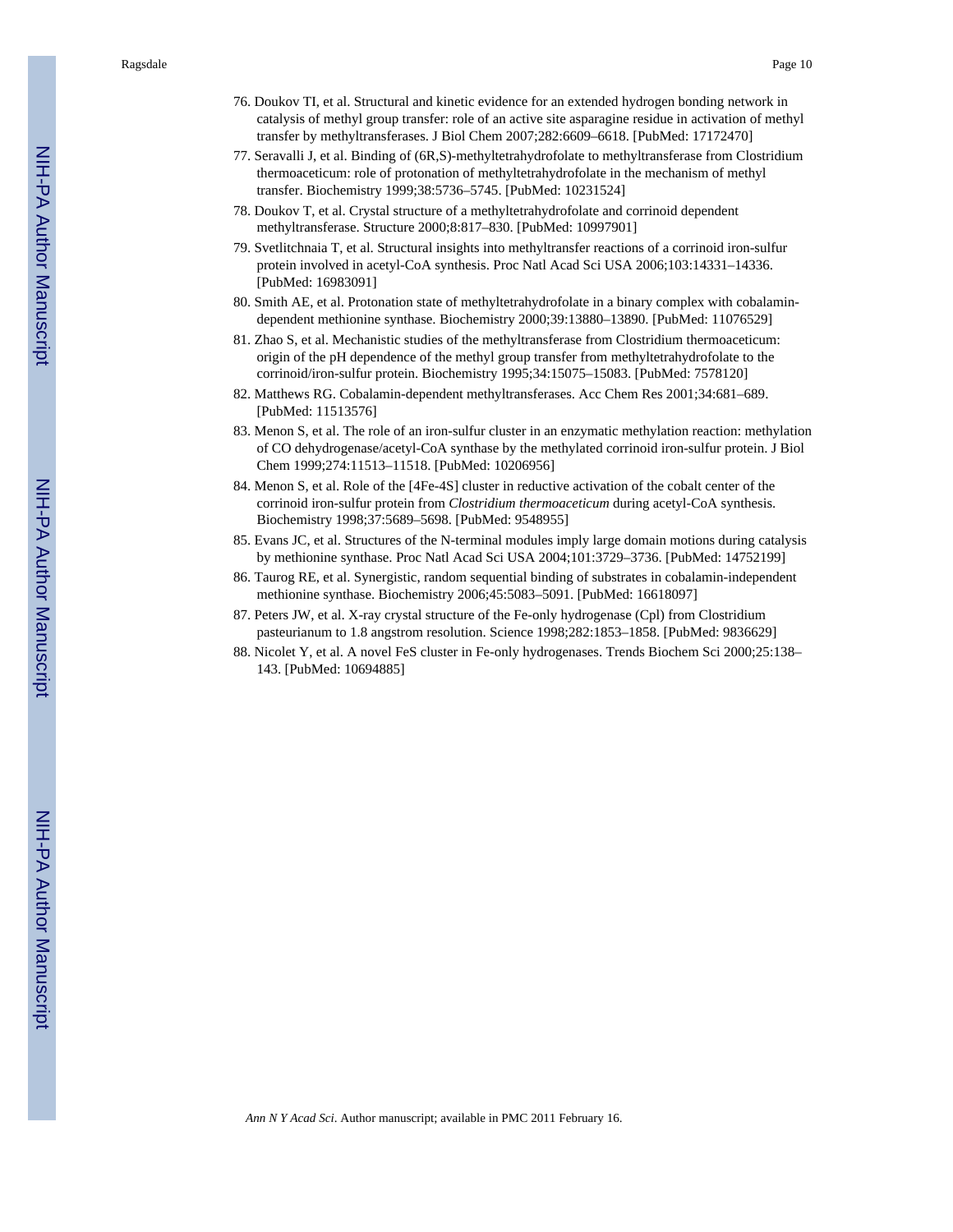

#### **FIGURE 1.**

The Wood–Ljungdahl pathway with the Eastern and Western branches depicted in red and blue, respectively. (In color in *Annals* on line.)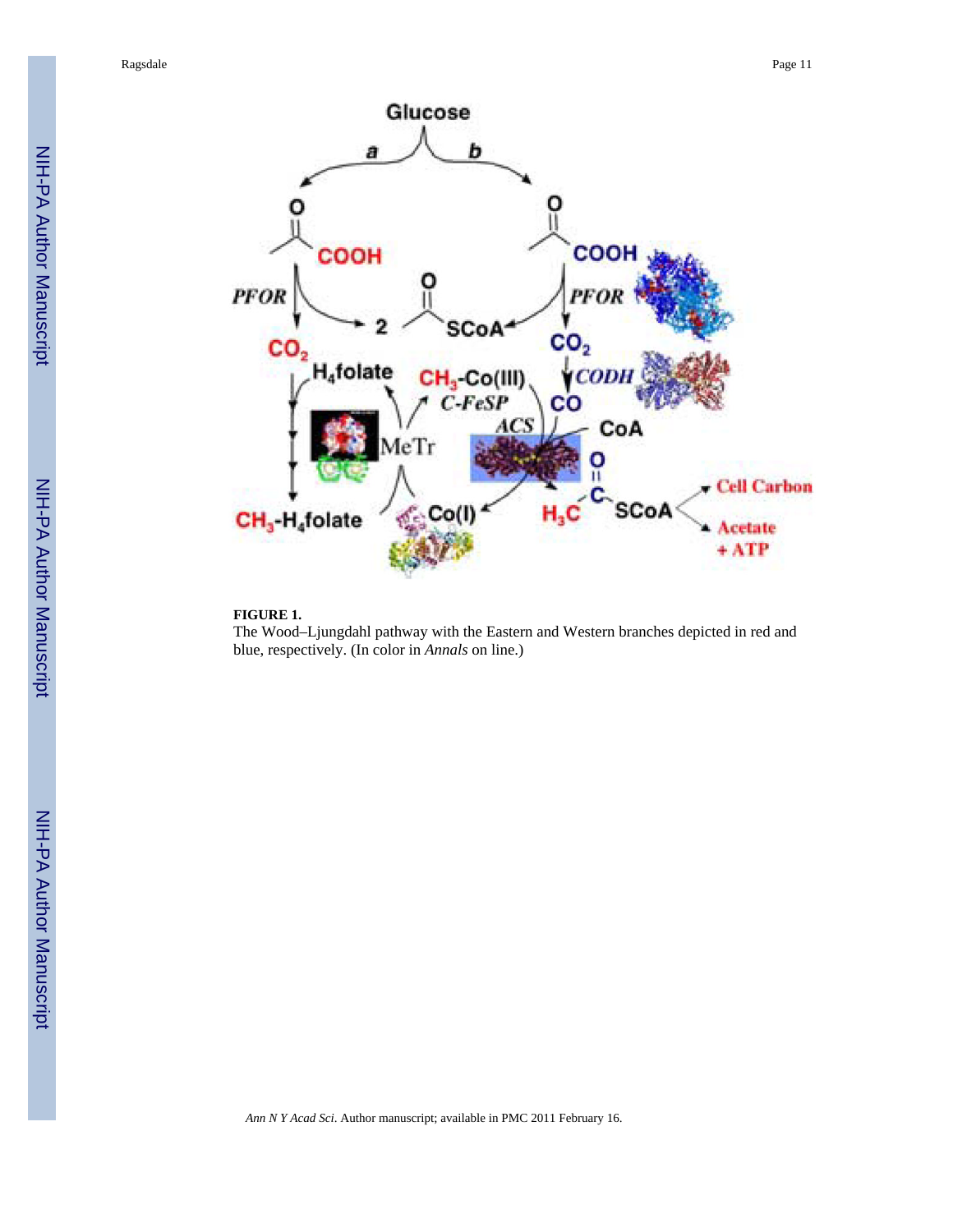

#### **FIGURE 2.**

PFOR state including the HE-TPP radical, with the structure based on spectroscopic results, showing highly delocalized spin distribution (From Astashkin *et al*. <sup>29</sup> Used with permission.), and the distance from HE-TPP radical to coupled cluster. Location of the clusters is based on the structure (PDB 1KEK).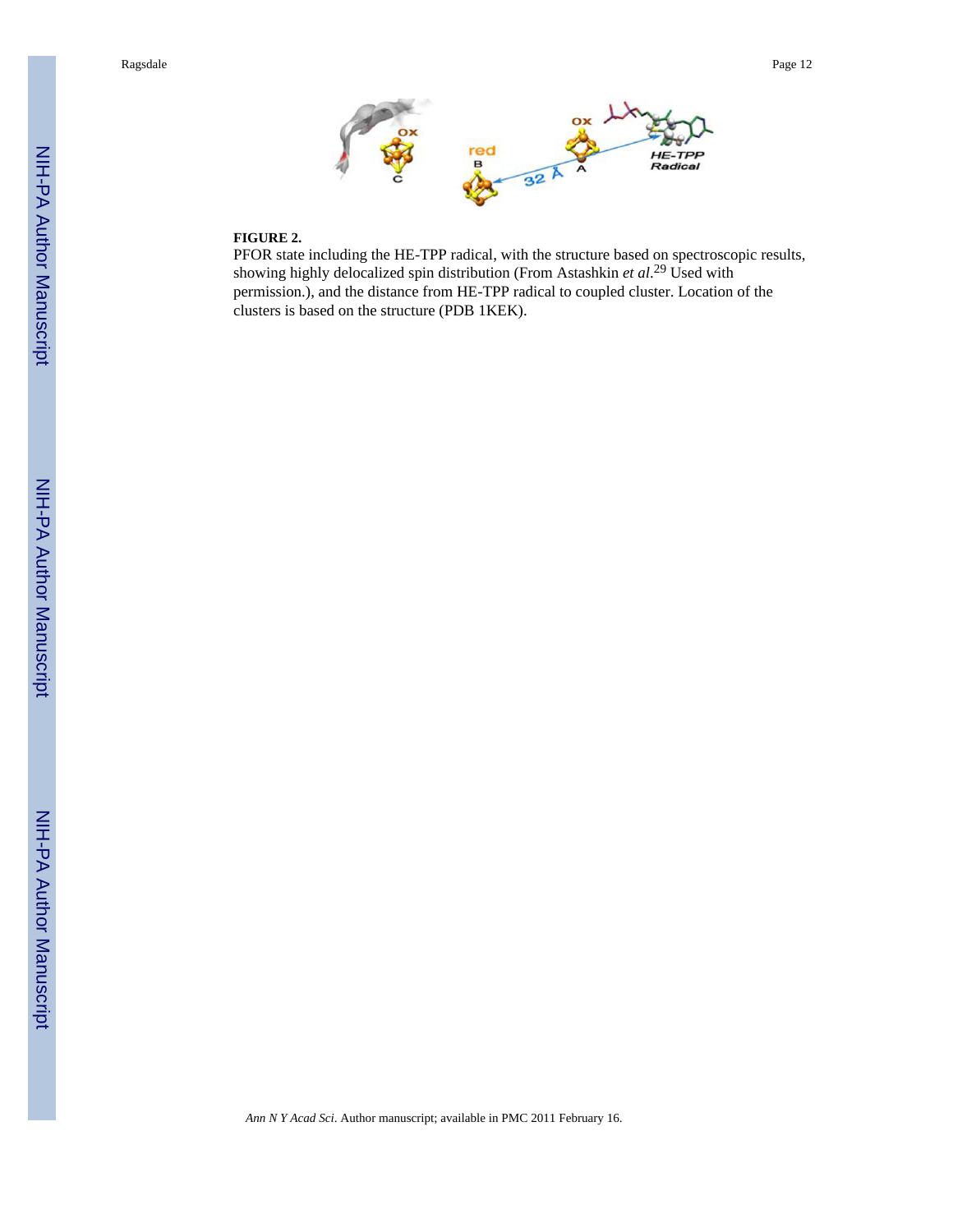

#### **FIGURE 3.**

ACS mechanism emphasizing the organometallic nature of the reaction sequence and the channel to deliver CO from the CODH active site to the A-cluster.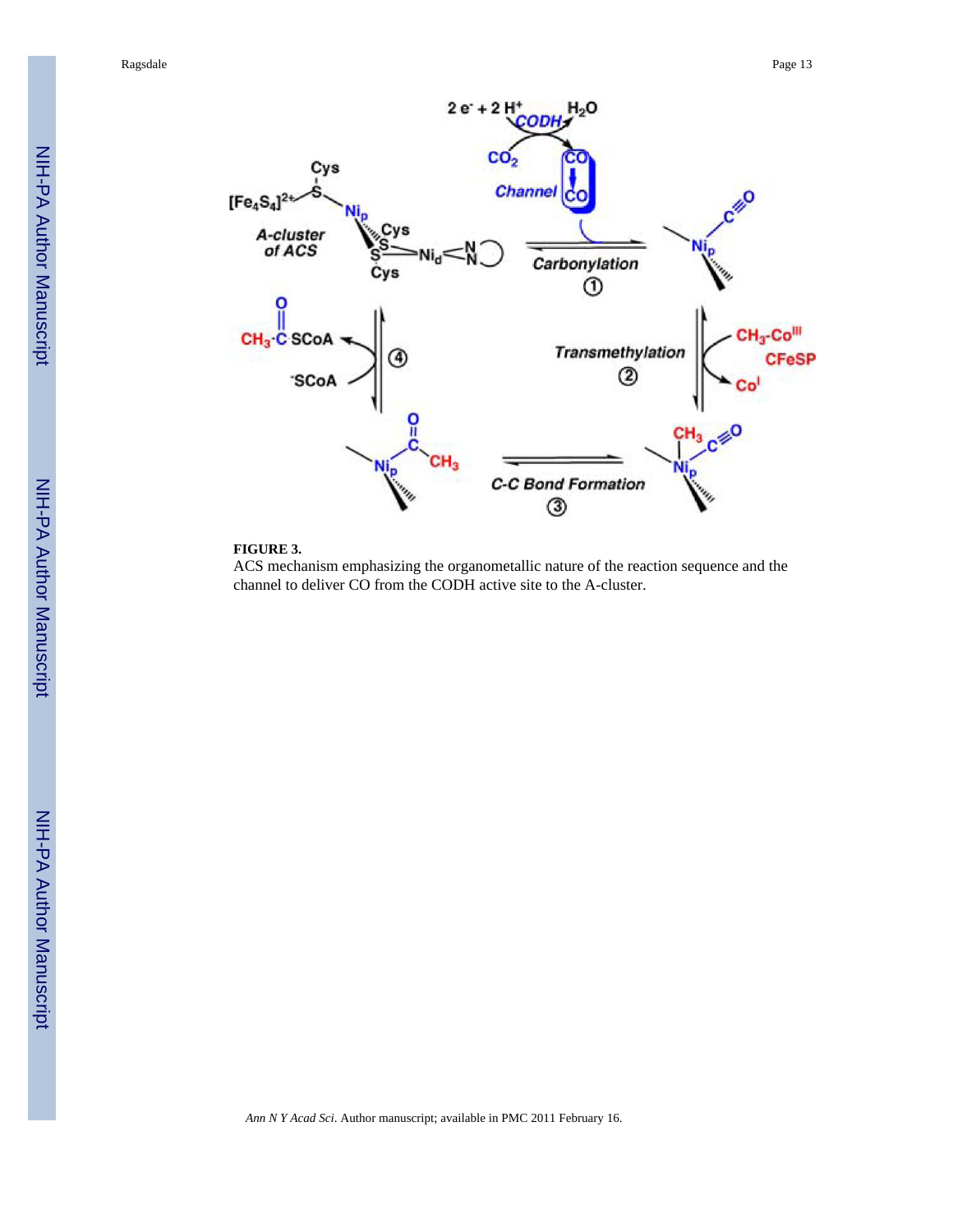

**FIGURE 4.** Random mechanism of acetyl-CoA synthesis.